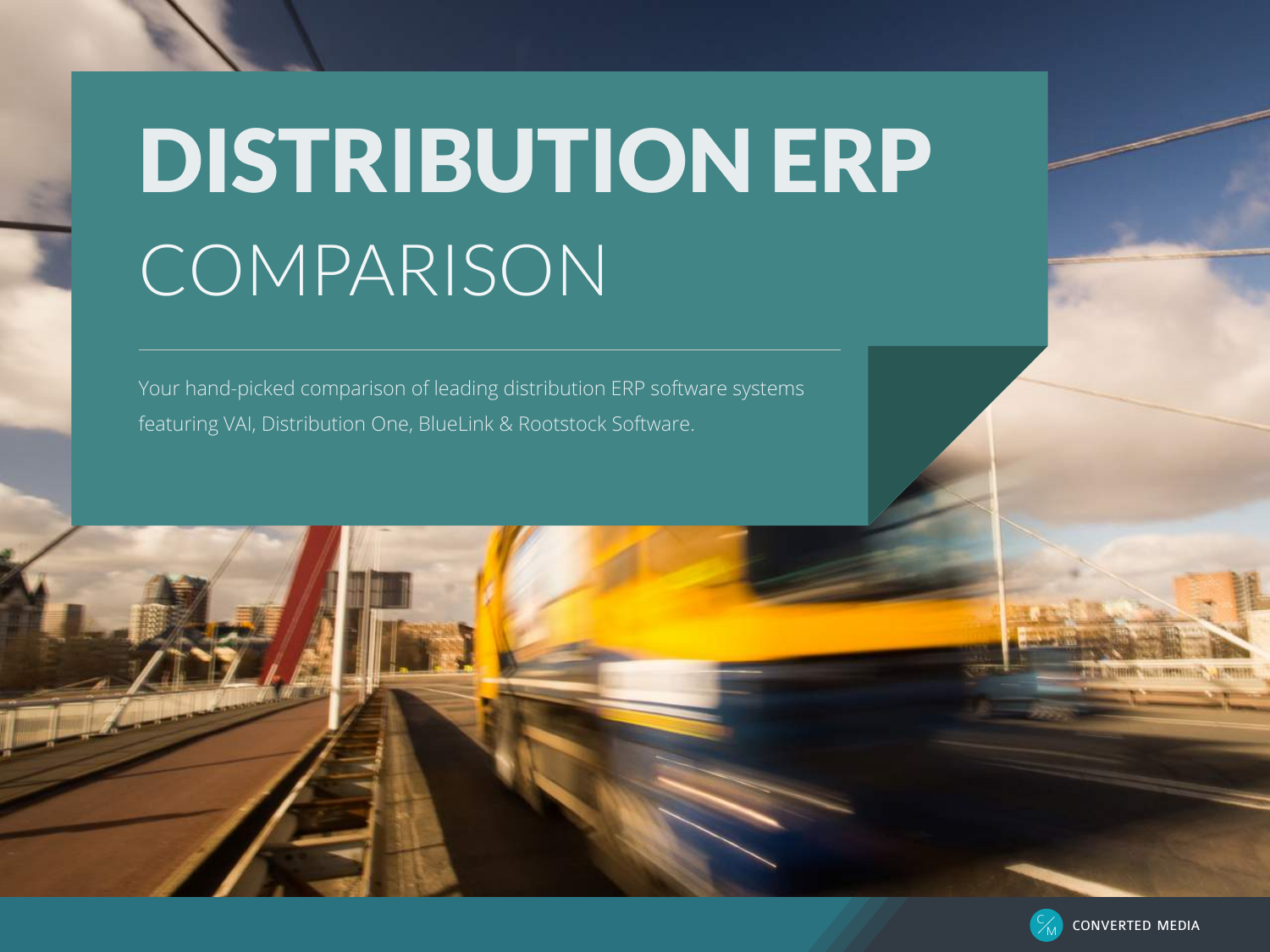|                             | <b>BLUE</b> <sup></sup>                             |                                                     | <b>BE rootstock</b> ®         | <b>DISTRIBUTION</b><br>me |
|-----------------------------|-----------------------------------------------------|-----------------------------------------------------|-------------------------------|---------------------------|
| <b>OVERVIEW</b>             |                                                     |                                                     |                               |                           |
| <b>PRODUCT NAME</b>         | <b>Blue Link ERP</b>                                | VAI S2K Enterprise                                  | Distribution Cloud ERP        | ERP-One                   |
|                             | Distribution<br>Manufacturing<br>Retail<br>Services | Distribution<br>Manufacturing<br>Retail<br>Services | Distribution<br>Manufacturing | Distribution              |
| <b>INDUSTRY FOCUS</b>       |                                                     |                                                     |                               |                           |
| <b>PLATFORM</b>             |                                                     |                                                     |                               |                           |
| <b>CLOUD</b>                | $\checkmark$                                        | $\checkmark$                                        | $\checkmark$                  | ✔                         |
| <b>ON-PREMISE</b>           | $\checkmark$                                        | $\boldsymbol{\mathsf{x}}$                           | $\boldsymbol{\mathsf{x}}$     |                           |
| <b>BUILT ON SALESFORCE</b>  | $\boldsymbol{\mathsf{x}}$                           | $\boldsymbol{\mathsf{x}}$                           | $\checkmark$                  | $\boldsymbol{\mathsf{x}}$ |
| <b>KEY FEATURES</b>         |                                                     |                                                     |                               |                           |
| <b>EDI</b>                  | $\checkmark$                                        | $\checkmark$                                        | $\checkmark$                  | $\checkmark$              |
| <b>MULTIPLE CENTERS</b>     | $\checkmark$                                        | $\checkmark$                                        | ✔                             |                           |
| <b>IMPORT/EXPORT MODULE</b> | $\checkmark$                                        | $\boldsymbol{\mathsf{x}}$                           | $\boldsymbol{\mathsf{x}}$     | $\boldsymbol{\mathsf{x}}$ |
| <b>LOT/BATCH TRACKING</b>   | $\checkmark$                                        | $\checkmark$                                        | $\checkmark$                  | $\checkmark$              |
| <b>SERIAL CONTROL</b>       | $\checkmark$                                        | ✔                                                   | ✔                             |                           |

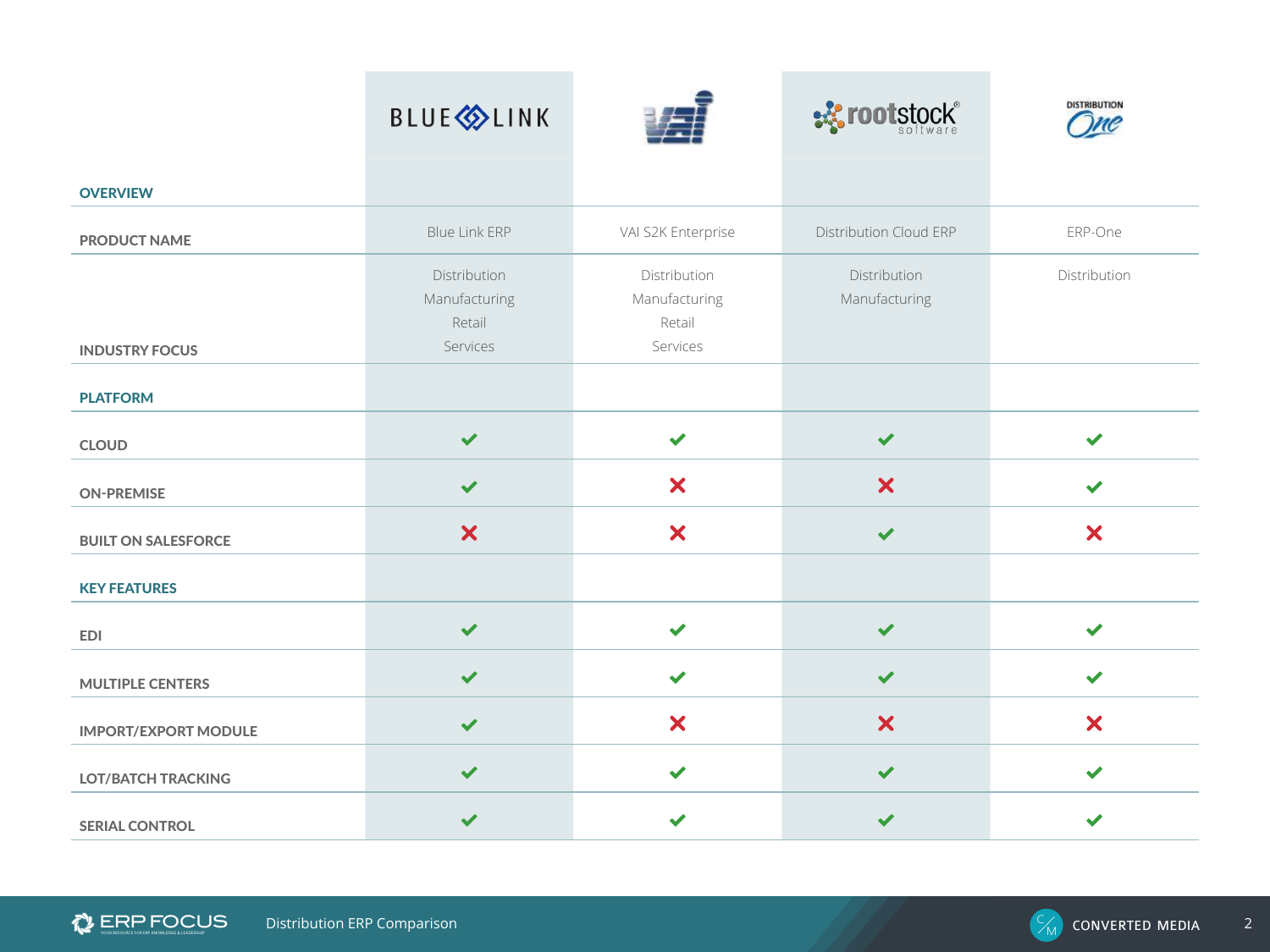|                                          | <b>BLUE</b> <sup></sup>   |                           | <b>EX rootstock®</b>      | <b>DISTRIBUTION</b><br>me |
|------------------------------------------|---------------------------|---------------------------|---------------------------|---------------------------|
| <b>ROUTE MANAGEMENT</b>                  | $\checkmark$              | ✔                         | $\boldsymbol{\mathsf{x}}$ | ✔                         |
| <b>WAREHOUSE MANAGEMENT</b>              | $\checkmark$              | $\checkmark$              | $\checkmark$              | $\blacktriangleright$     |
| <b>MOBILE OVERVIEW</b>                   |                           |                           |                           |                           |
| <b>MOBILE WEB APP</b>                    | $\checkmark$              | $\checkmark$              | $\checkmark$              | $\checkmark$              |
| <b>NATIVE ANDROID APP</b>                | $\boldsymbol{\mathsf{x}}$ | ✔                         | $\boldsymbol{\mathsf{x}}$ |                           |
| <b>ANDROID REVIEW</b>                    | n/a                       | *****                     | n/a                       | *****                     |
| <b>NATIVE IOS APP</b>                    | $\boldsymbol{\mathsf{x}}$ | $\checkmark$              | $\boldsymbol{\mathsf{x}}$ | ✔                         |
| NATIVE IPAD COMPATIBILITY                | n/a                       | ✔                         | n/a                       |                           |
| <b>IOS REVIEW</b>                        | n/a                       | None                      | n/a                       | None                      |
| <b>ADDITIONAL FEATURES</b>               |                           |                           |                           |                           |
| <b>ECOMMERCE SUITABILITY/INTEGRATION</b> | $\checkmark$              | $\checkmark$              | $\checkmark$              | ✔                         |
| <b>SALESFORCE INTEGRATION</b>            | $\overline{\mathsf{x}}$   | $\boldsymbol{\mathsf{x}}$ | ✔                         | $\boldsymbol{\mathsf{x}}$ |
| <b>PURCHASING &amp; ORDER PROCESSING</b> | $\checkmark$              | $\checkmark$              | $\checkmark$              | $\checkmark$              |
| <b>INVENTORY MANAGEMENT</b>              | $\checkmark$              | ✔                         | ✔                         |                           |

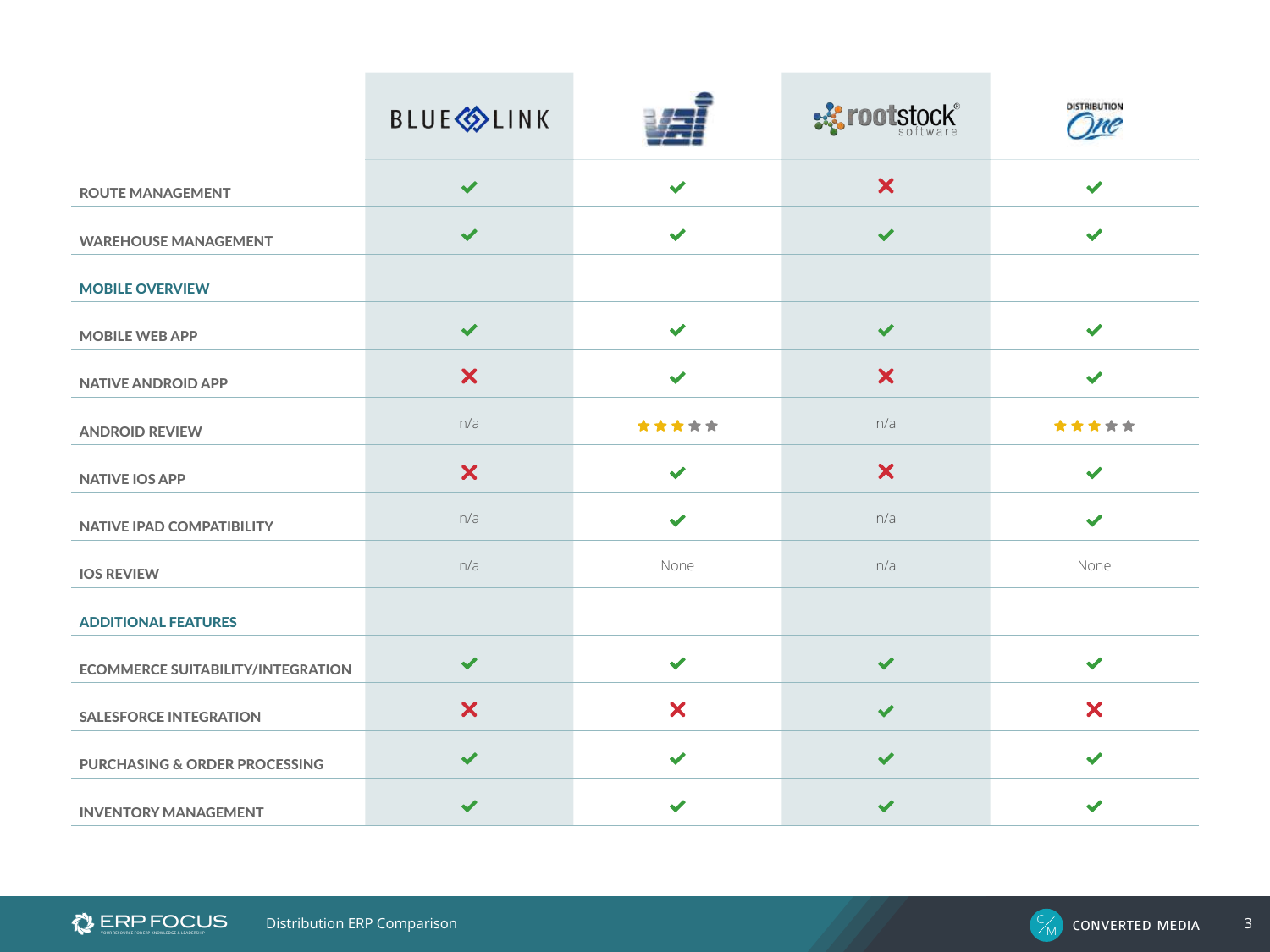|                                  | <b>BLUE</b> <sup></sup> |                | ·※ rootstock® | <b>DISTRIBUTION</b> |
|----------------------------------|-------------------------|----------------|---------------|---------------------|
| <b>MULTI-CURRENCY</b>            | $\checkmark$            | ✓              | $\checkmark$  | $\checkmark$        |
| <b>DEMAND PLANNING</b>           | $\checkmark$            | $\checkmark$   | $\checkmark$  | ✔                   |
| <b>RETURNS MANAGEMENT</b>        | $\checkmark$            | $\checkmark$   | $\checkmark$  | $\checkmark$        |
| <b>REVIEWS &amp; PRICING</b>     |                         |                |               |                     |
| <b>REVIEW SCORE</b>              | *****                   | *****          | *****         | *****               |
| <b>AVERAGE ANNUAL FEE / USER</b> | \$1,000                 | <b>Unknown</b> | \$1,800       | Unknown             |

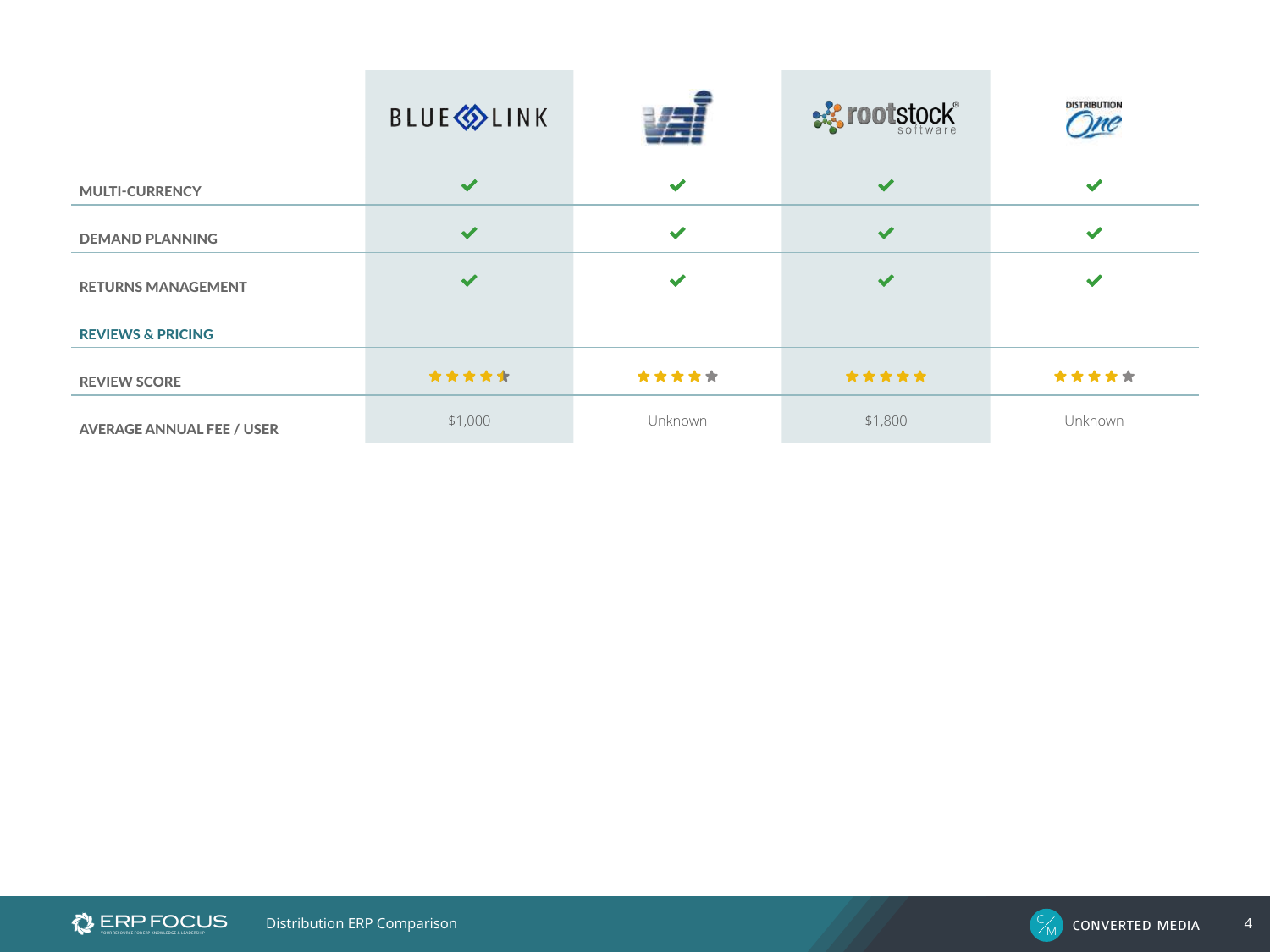

### ERP COMPARISON TOOL

To compare hundreds more ERP software products, please visit our ERP comparison tool. Kickstart your ERP selection project by comparing key functonality, industry and sector focus, delivery platform and more.

### [COMPARE ERP](http://www.erpfocus.com/erp-product-comparison.html)





DERPFOCUS

705300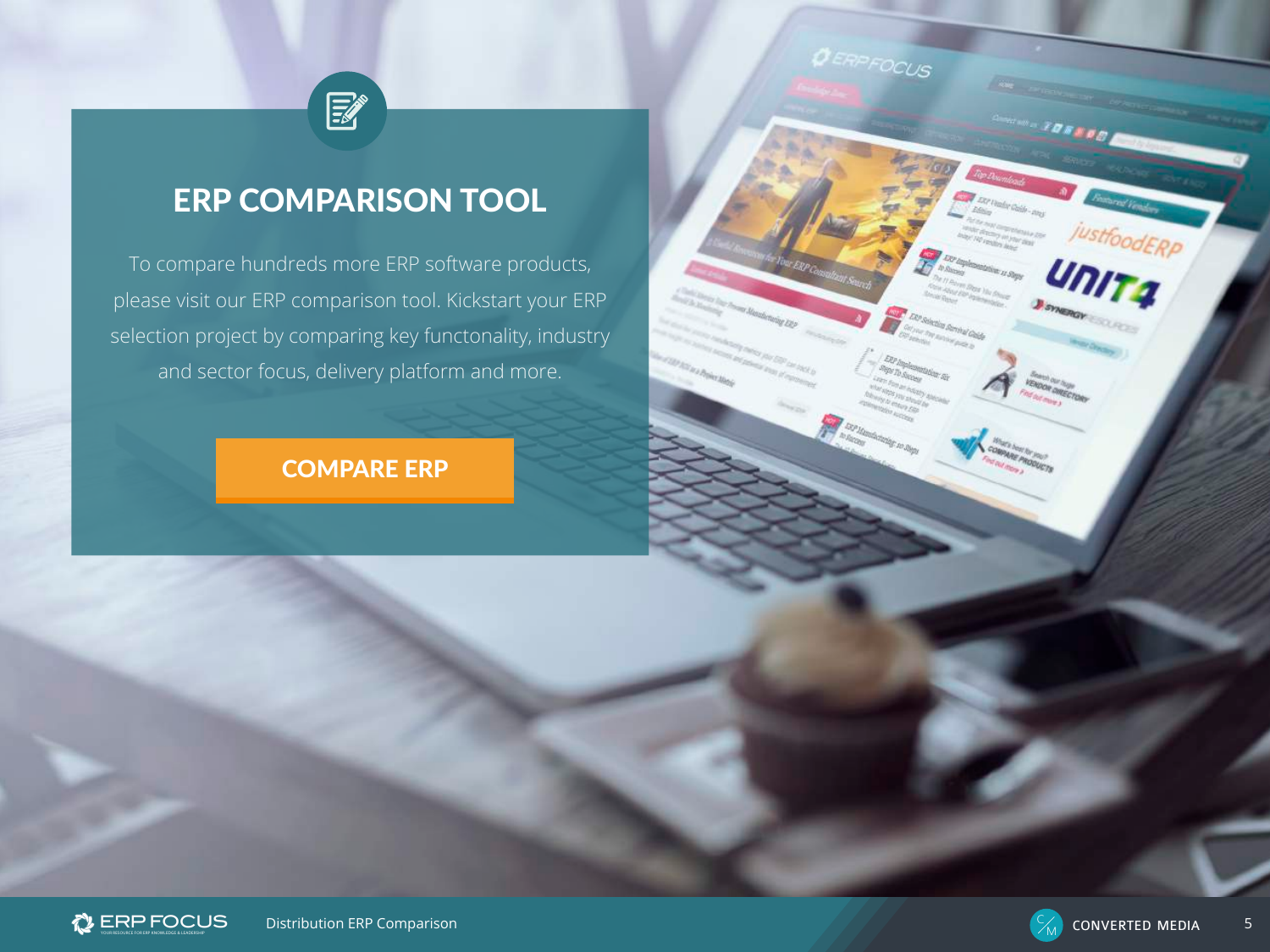#### COMPARISON INFORMATION

This comparison was compiled from publicly available product data. The utmost care was taken to check and verify the information provided, but if you would like to report any inaccuracies, please contact [customerteam@convertedmedia.com.](mailto:customerteam%40convertedmedia.com?subject=)

The comparison review score for each product is an average score based upon all available public review data at time of publication. Pricing information was sourced from the [2015 ERP Comparison by 180 systems.](http://www.180systems.com/articles-and-research/erp/erp-system-comparison/%23)